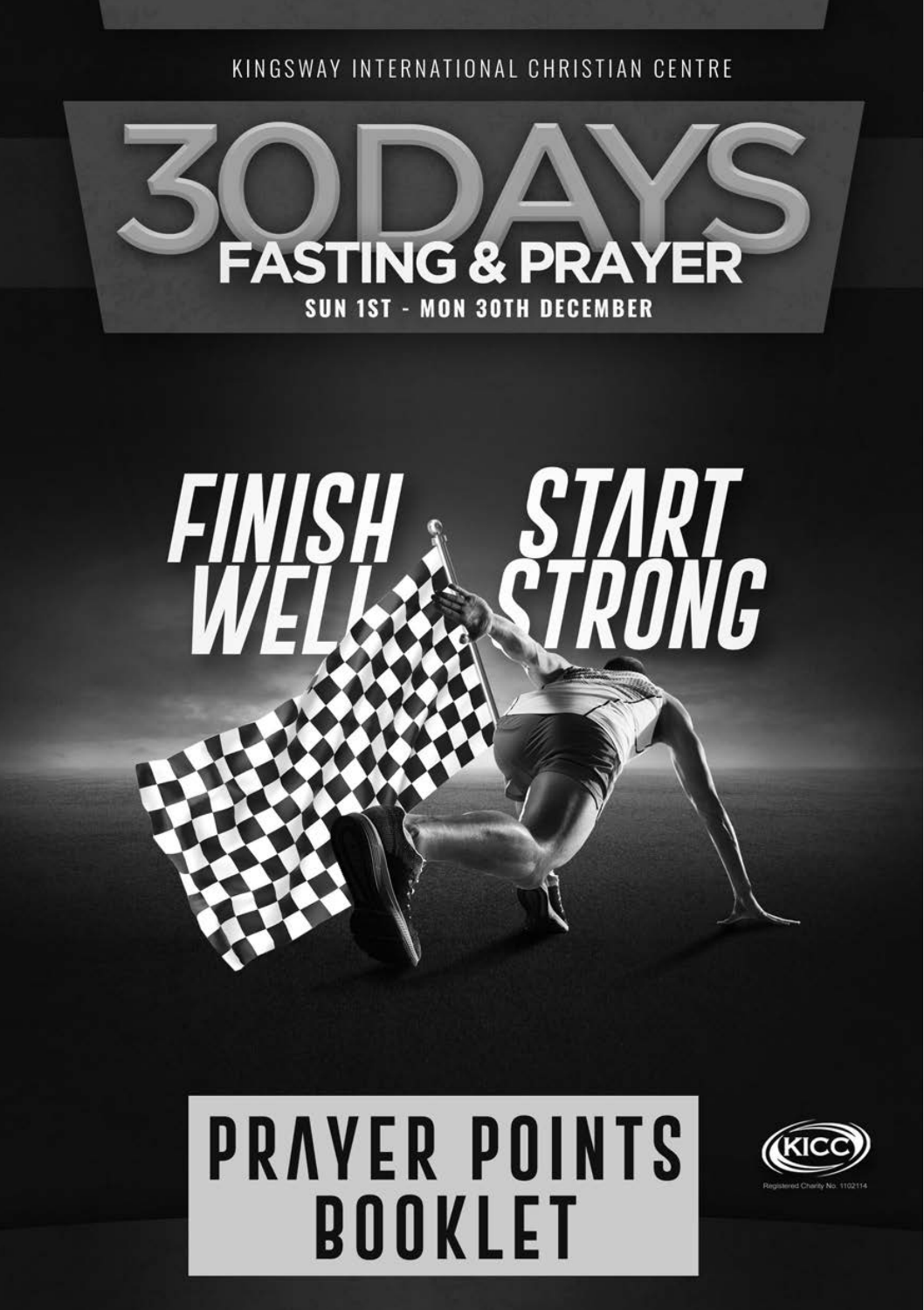# **FASTING GUIDELINES**

Kingsway International Christian Centre believes in fasting. In both the Old and New Testaments we see a scriptural basis for fasting.

# **EXAMPLES OF OLD TESTAMENT FASTING:**

Moses fasted and brought deliverance to Israel. Deuteronomy 9:9-18 **(a)** David fasted in repentance before God when he committed the sin of adultery. 2 Sam 12:1-23 **(b)** Daniel fasted to receive revelation from God. Daniel  $10:1-3$ **(c)** Elijah fasted and

experienced great anointing. 1 Kings 19:4-8

# **EXAMPLES OF NEW TESTAMENT FASTING:**

**(a)** Jesus fasted when He was on earth and so did His disciples.

Matthew 4:1-2

**(b)** History reveals that fasting has been practiced in church throughout antiquity and in the days of restoration. Accounts show that Luther, Calvin and Knox all fasted regularly.

#### **IMPORTANT GUIDELINES TO CONSIDER:**

Whilst as a church we believe in fasting, before embarking on abstinence from food, consider these important guidelines:-

**(a)** Fasting for 30 days does not mean abstaining from food for periods of 24 hours or more.

**(b)** You can break your fast at any time daily providing you feel you prayed sufficiently. **(c)** If you are pregnant or prescribed medicine seek medical advice before fasting. **(d)** Drink plenty of water or fluid when fasting for more than half a day. **(e)** Children under 16 should not fast for long periods without parental consent and guidance.

# **GUIDELINES FOR FASTING:**

It is important to understand the helpful guidelines that under-pin the exercise of fasting, especially for a longer period like the thirty days fasting we are embarking on. These guidelines are as follows:

#### **1. ATTITUDES:**

**(a)** Purity of speech and living is crucial during a period of fasting. **Ephesians 4:29, Colossians 3:8, I Peter 1:14-15; 3:10-12, Romans 12:2**

**(b)** Fasting should also be carried out with a heart of compassion. The heart of compassion is reflected in distributing the saved food to the needy and less fortunate. **(c)** Going back to eat all the saved food during fasting not only negates the purpose of fasting but also suggests that no discipline was achieved during the period of fasting. As a result, the human body can experience an explosion in size.

# **2. LENGTH OF TIME:**

The length of your fast should be determined by what you desire to receive and what the need is. It is important to fast until you truly feel that what you have made a sacrifice for as you wait on God has been achieved.

#### **3. PREPARATION FOR FASTING:**

It is advisable to prepare your body for long periods of fasting by drinking plenty of water before commencing your fast.

#### **4. MEDICAL OBSERVATIONS:**

It is important that you talk to your doctor before fasting for more than 24 hours without food so as not to bring the Lord's name into disrepute.

#### **FOUR RULES OF FASTING:**

**(1)** Fasting should be carried out with a heart of compassion. Isaiah 58:7b; c **(2)** Saved food during a period of fasting should be distributed or its money equivalent given to the needy and less fortunate. Isaiah 58:7a

**(3)** Fasting should be for a set time. The length of your fast should be determined by what you desire to receive and what the need is. Esther 4:16, I Chronicles 10:12, Matthew  $4:2$ 

**(4)** Professional medical advice is needed for fasting that requires more than 24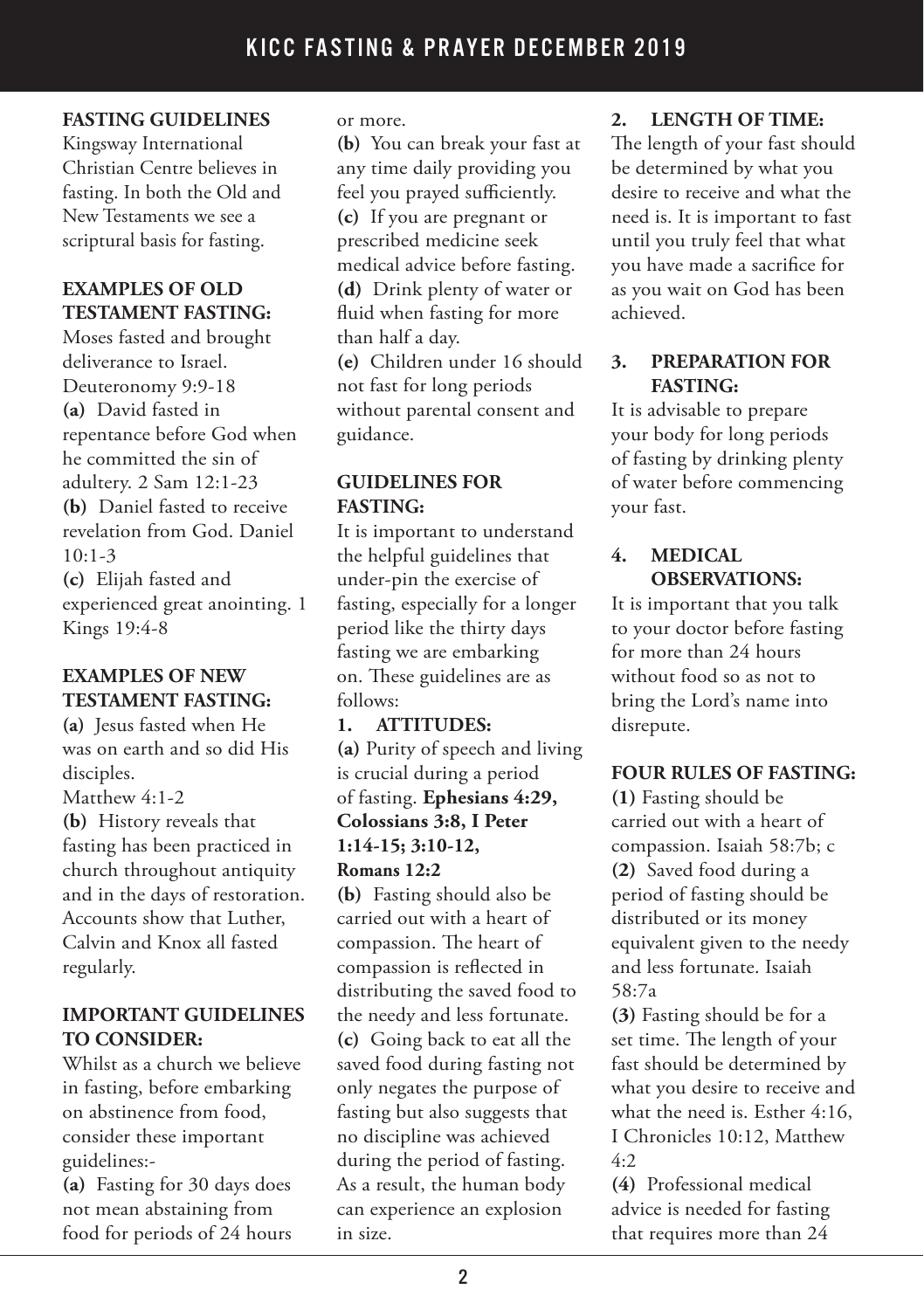hours without food so that the name of the Lord is not brought into disrepute. I Corinthians 14:20.

#### **FURTHER READING:**

Prayer points and scripture references are taken from the following publications by Pastor Matthew Ashimolowo available at KICC Bookstores:-

- The Power of Positive Prayer Bible
- The Power of Positive Prayer for Special Needs
- The Power of Positive Prayer Volumes 1 & 2
- The Power of Positive Prayer volume 3: A-H
- The Power of Positive Prayer volume 3: I-Z
- The Power of Positive Prayer for Special People and occasions.

#### **SUMMARY OF WEEKLY PRAYER POINTS**

#### **Week 1: 1st - 7th December**

- Prayers for Revelation
- Enlargement & Increase
- Overcoming Stubborn Problems
- Pulling Down Mountains
- Healing & Health
- Divine Safety & Protection
- Divine Direction
- Possessing the Future
- Dreams

#### **Week 2: 8th - 14th December**

- Prayers for Revival
- Children & Young People
- The Unsaved
- Pastors & Ministers
- Pulling Down Strongholds
- The Spirit of Oppression
- Prayers Against Warfare
- Breaking New Grounds

#### **Week 3: 15th - 21st December**

- Handling Personal Mistakes
- Divine Blessing & Favour
- Church Growth
- Consecration
- Prayers for Families
- Overcoming Discouragement
- Prayers against Terrorism

# **Week 4: 22nd - 30th December**

- Prayers for Your Nation
- Prayers to Bind & Loose
- Apostolic Prayers
- Prayers for Business
- Prayers for Careers
- Prayers for Wisdom
- Prayers for Hurting People
- Divine Restoration
- Purpose Vision
- Thanksgiving & Praise

## **1st - 7th DECEMBER**

**PRAYERS FOR REVELATION Psalm 119:105 Psalm 119:130 Mark 4:11 Dan. 2:22 Amos 3:7 1 Corinthians 14:6 Deut. 29:29 Isaiah 40:5**

**Thank** the Lord the entrance of His word gives light and understanding.

**Be grateful** to the Lord for the ability to understand the mysteries of His Kingdom. **Give** thanks the Lord for the ability to understand things kept secret from the foundation of the world. **Pray** in Jesus' name that the Word will be a lamp onto your feet and a light onto your path. **Pray** in Jesus' name you will not be kept in darkness. **Ask** the Lord to open your eyes to see wonderful things in His Word.

**Declare** that before God does anything He reveals His secrets to you in Jesus Name. **Decree** and declare that when you counsel others, it will be by revelation.

**Declare** that the Lord will reveal the things that belong to you.

**Declare** that the glory of the Lord will be revealed in your life.

**Confess** that the Holy Spirit will be your helper, and He will teach you all things and bring into remembrance everything He has said in Jesus' Name.

**Pray** that God will always give you the understanding of His word in Jesus name.

# **ENLARGEMENT &**

**INCREASE Genesis 30:43 Job 8:7 1 Chronicles 4:10 Romans 12:2 Esther 4:14 Psalm 115:14 Psalm 71:21**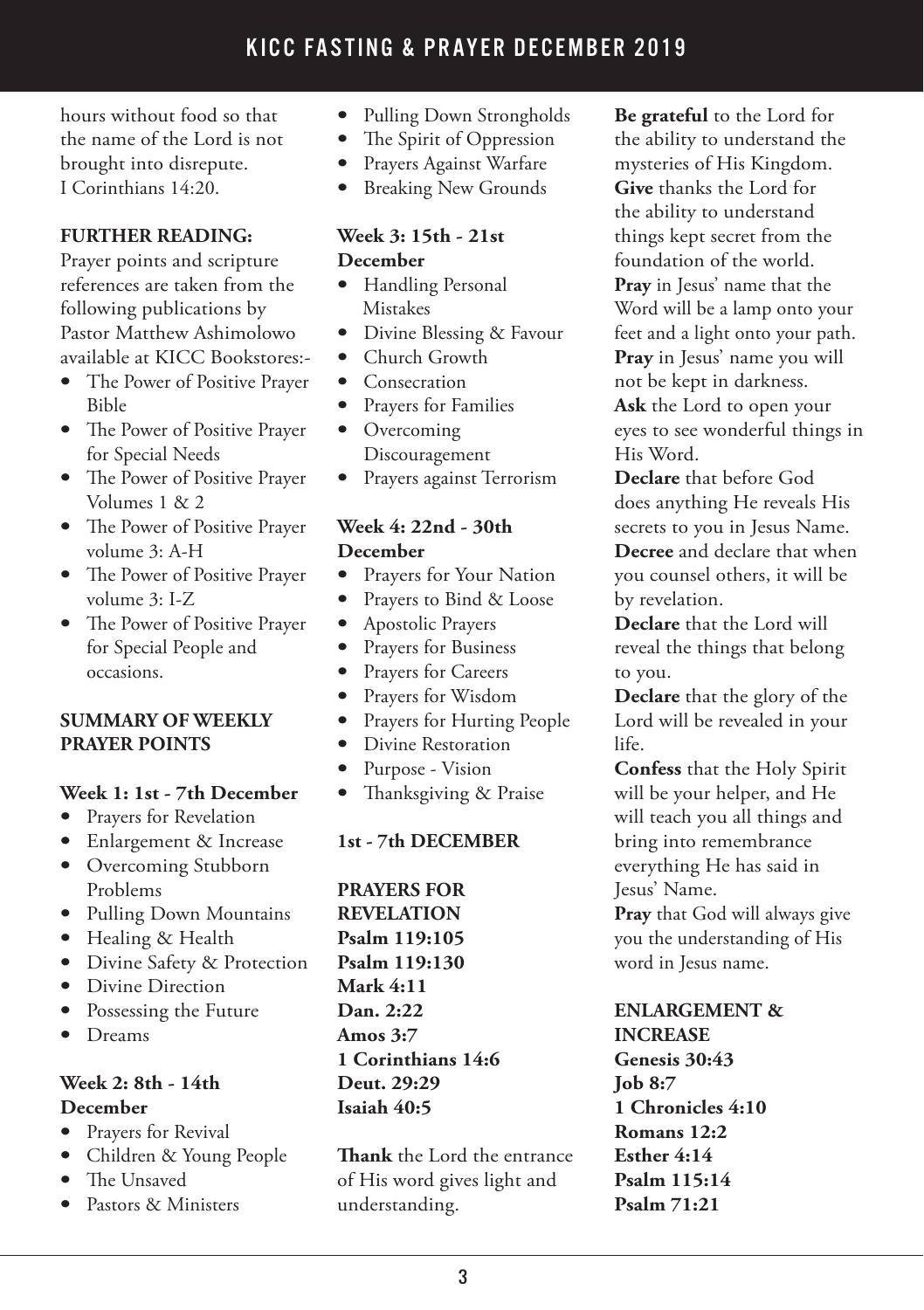# **John 3:30 Isaiah 54:2**

**Pray** for increased understanding and knowledge of the Father.

**Decree** and declare that the Holy Spirit will break every limitation and restriction in your life.

**Confess** that the Lord will bless you and enlarge your possession and influence in ministry.

**Thank** the Lord for renewing your mind.

**Declare** that like Esther, you will be planted in the Kingdom for such a time as this to bring deliverance to the people of God.

**Declare** that the Lord will increase you and your children more and more in the coming decade.

**Call** on the Lord that the place of your tent will be enlarged and the curtains of your dwelling will be stretched in Jesus' name. **Declare** in Jesus' name that you will not despise small beginnings, because your latter end will be great.

**Thank** the Lord as this is your year of extravagant blessings in Jesus name.

**Confess** that the Lord will increase your greatness and comfort you on every side. **Confess** that in all that you do Jesus will increase while you decrease in Jesus Name. **Declare** in Jesus' Name, that your business will not experience seasons of famine in the coming decade.

**Proclaim** your liberty over the devourer and declare that the devourer shall not destroy the blessings of the Lord in your life.

**OVERCOMING STUBBORN PROBLEMS Acts 10:38 Judges 5:5 Exodus 3:8 Nahum 1:9 1 Samuel 17:16; 45-49 Psalms 17:9; 107:39**

**Exercise** your authority over every stubborn problem that will attempt to oppress you. **Decree** that the same Spirit who anointed Jesus to destroy the work of the enemy is in your life.

**Take** authority and cast out all spirits of poverty that will attempt to oppress you in the name of Jesus.

**Take** authority and cast out all stubborn problems and confusion that will attempt to oppress you.

**Confess** that every reoccurring cycle of problems has come to an end in your life.

**Decree** and declare that like David, by the name of the LORD OF HOSTS, you will end the reproach of Goliath in your life.

**Confess** that the Lord will deliver you from every deadly enemy and oppressor. (Psa 17:9)

**Take** authority and cast out all spirits of affliction, sorrow and anything attempting to bring you low.

**PULLING DOWN MOUNTAINS Mark 11:23 Ezekiel 36:4 Psalms 97:5 Zechariah 4:7**

**Command** every mountain of problem and opposition in your life to be removed in the name of Jesus.

**Speak** to every financial mountain and command it to be removed from your life. **Speak** to the mountains and command them to hear the Word of the Lord and be removed.

**Prophesy** to every mountain of debt and command it to be moved into the sea**.**

**Decree** and declare that every mountain in your life melts like wax at the presence of the Lord.

**Decree** and declare that every mountain in your life will become a plain.

**HEALING & HEALTH Jer.30:17 Matt. 8:17 Exo. 15:26 1 John 3:8; Gal. 3:13 Job 3:25; Mark 16:17-18 Acts 3:16**

**Refuse** every genetic disease that has ruled your family for generation past in Jesus' name.

**Declare** and affirm that you have an unbreakable covenant with Jehovah- Rapha the Great Physician.

**Speak** healing and strength to every part of your body in the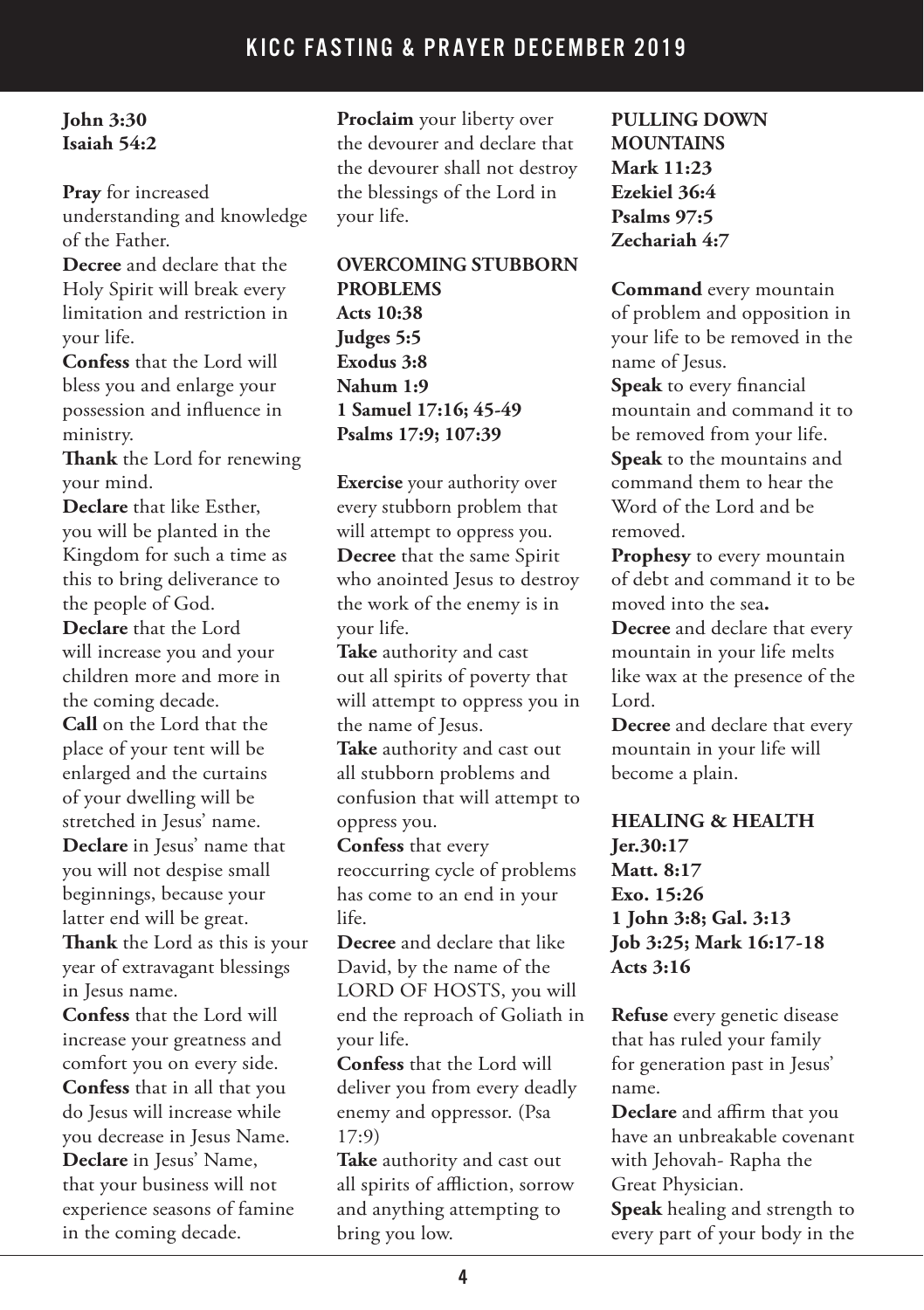name of Jesus.

**Declare** boldly that Jesus was manifested to destroy the works of the devil. Sickness is a work of the devil. Confess that it will not remain in your life.

**Declare** all sickness rooted in fear and curses to depart from your life in the name of Jesus. **Break** the hold of every evil pronouncement made into your life in the past. **Take** authority over every affliction and destroy its impact on your body**. Decree** and declare that, no matter what the sickness is called, the name of Jesus is above it.

**Proclaim** that the mountain of sickness you see today, you will see no more.

#### **DIVINE SAFETY & PROTECTION Psa. 3:1-6 Psalms 34;7 Proverbs 18:10 Ezekiel 34:28**

**Decree** and declare that you, your family and possessions are covered with the blood of Jesus.

**Pray** that the Lord surrounds you and protects you from all destruction.

**Thank** the Lord for His name that is a strong tower of protection.

**Decree** and declare that you shall dwell in safety and nothing shall make you afraid. **Declare** that you will not be afraid of the ten thousand that have set themselves

against you because the Lord is a shield for you.

# **DIVINE DIRECTION**

**Genesis 30:37-39 Isaiah 30:21 Isaiah 48:17 2 Kings 3:16-27 Acts 10:19-20 Acts 13:2 Acts 18:24-28 John 8:12 Jer. 29:11-13**

**Ask** for the anointing to operate in divine creative ideas.

**Show** gratitude to the Lord for His promise to direct you in the way you should go. **Ask** for divine counsel and sound judgment to handle difficult situations in your ministry.

**Pray** that the Lord will bring people into your life who will challenge you to be a better person for God.

**Ask** the Holy Spirit to be the inner voice that will direct you at every turning point. **Decree** and declare that your steps will only lead to peace and joy in the Holy Spirit. **Ask** that in the coming decade you will receive light for every step you take in Jesus name.

**Pray** that in the coming decade the Lord will make your calling in ministry clear in the name of Jesus.

**Be** grateful to God because He has a divine plan for your life that nothing will frustrate.

**POSSESSING THE FUTURE Romans 8;28 Gal. 3:3 Neh. 6:1-3 2 Tim 4:6-8 Acts 20:22-24 Heb. 11:20-21**

**Pray** to receive the grace to focus on the high mark of your calling.

**Boldly** declare that all things will work together for your good because you love the Lord.

**Pray** that the Lord helps you not to end in the flesh the race begun in the spirit.

**Refuse** every program, vision and task that is not God's calling for your life.

**Sever** yourself from those who will influence your future in a negative way.

**Ask** the Father that you will finish the Christian race and service well in Jesus' name. **Ask** for a breakthrough

that will bless your future generation**.**

**Pray to** the Lord to fill you with His peace as you face the next decade.

**Thank** the Lord in advance for helping

you finish your race with joy.

**Possess** the future of your children by prophesying blessings into their lives in the next decade and beyond. **Give** God praise because your times are in HIS hands

# **DREAMS**

**Job 7:13-14 Joel 2:28 Matthew 2:13**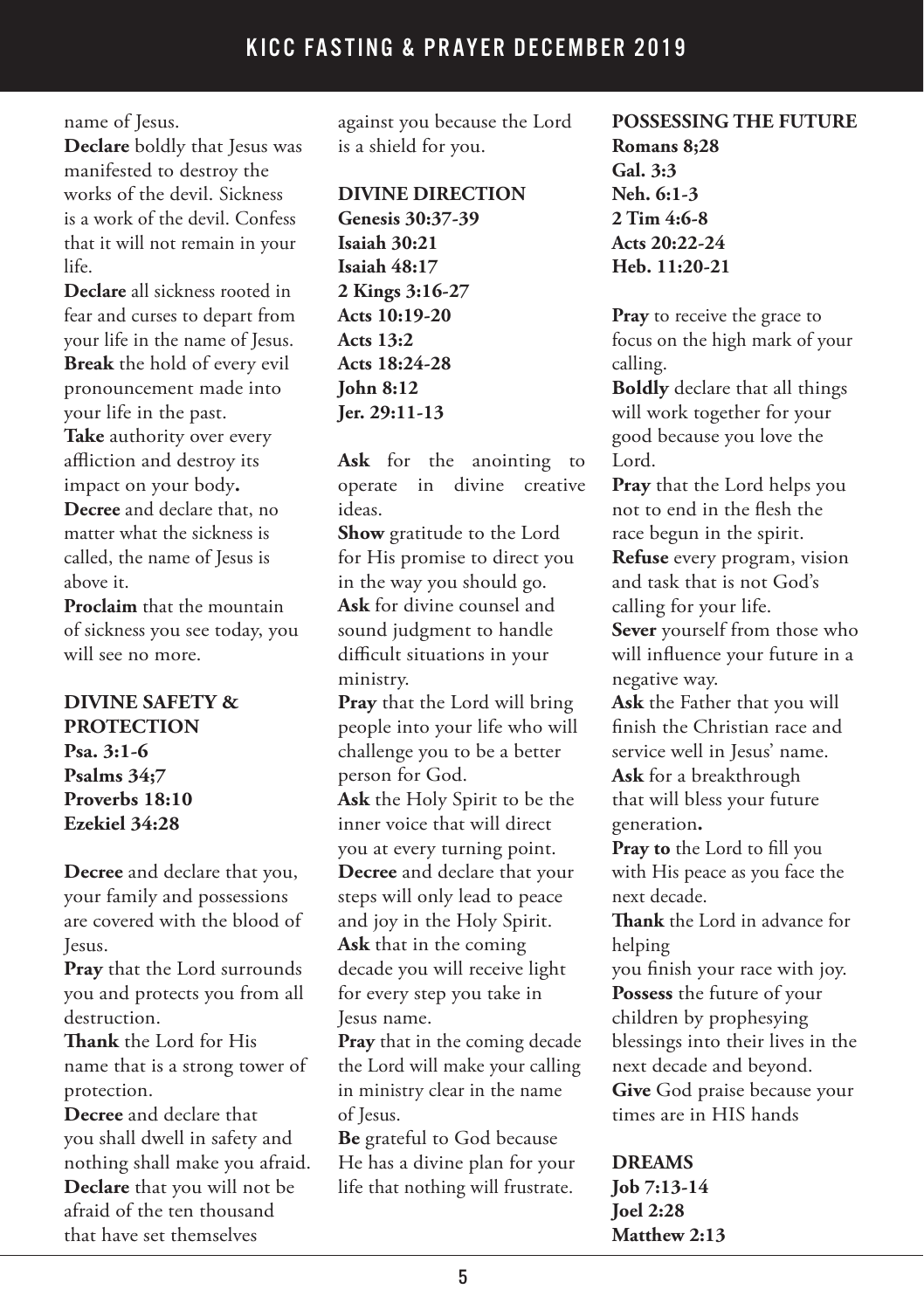# **Psalm 118:17 Luke 10:19 Proverbs 23:19**

**Every** dream oppressor that rises against you in your dreams is rendered powerless in Jesus name.

**Any** killer agent assigned against you and your family in your dream, is paralyzed in Jesus' name.

**Every** dream arrow goes back to it's sender in Jesus' name.

**Every** spiritual caterer assigned to serve and feed you in your sleep, is bound in Jesus' name. **I** cancel every appointment of sudden death, accident and tragedy in Jesus' name.

**Every** witchcraft agent assigned to monitor you in the dream world, is rendered powerless in Jesus' name.

**Evil** dreams planting evil seed into your body is consumed by fire in Jesus' name.

**Negative** dreams swallowing your progress and advancement, is cancelled in Jesus' name. **All** negative destiny- demoting dreams affecting your life is cancelled in Jesus name. **Every** good dream that has been dreamt in time past, comes to pass in the name of Jesus.

**Every** power working against the fulfillment of a dream in your life, is rejected in Jesus' name.

**Every** damage done to your health in your dream is recovered in Jesus' name. **Evil** dreams arranged to drain your virtues are cancelled in Jesus' name.

**All** dreams, visions and imaginations contrary to your progress, is cancelled in Jesus name.

# **DECEMBER 8TH - 14TH**

**PRAYERS FOR REVIVAL Hosea 14: 4-7 Jer. 30:17-18 Acts 12:24 Acts 19:11-20 Isaiah 32:15; 44:3-5 Mark 16:15-20**

**Ask** that the Lord will heal and restore those who have wandered from Him. **Ask** for a powerful visitation from God that will ignite the fire of revival in the land. **Pray** for the kind of revival that will make Christ prevail in the land. **Ask** God that the presence and power of the Holy Spirit will bring a fresh anointing on the Body of Christ. **Pray** that the Lord will make your Church a Citadel of His peace for lost souls. **Decree** and declare that the Lord breaks the power of the spirit that resists Christ's message in your city. **Ask** that the churches

throughout the land will return to the great Commission mandate and that the preaching of the Gospel will be confirmed with supernatural signs and miracles in the coming decade.

**CHILDREN & YOUNG PEOPLE People Isaiah 65:23 Isaiah 54:13-14 Isaiah 8:18 Isaiah 49:24-25 Romans 8:19 Joel 2:28-29 Proverbs 13:20**

**Decree and declare** the Lord's promise that you will not work in vain and your children will not be doomed to misfortune. **Pray** that the children God has given to us will truly be for signs and wonders.

**Pray** that in the next decade our children and young people will manifest God's glory in their lives.

**Ask** for the outpouring of the Holy Spirit on your children. **Pray** that the children the Lord has given us will carry the mark of His glory. **Ask** that the Lord will fight the battles of your children. **Ask** that the Lord will bring godly friends and role models in your children's lives.

#### **THE UNSAVED John 19:30; Col. 2:14-15 John 3:16; Acts 9:17-18; 16:31; 26:18; 2 Cor. 4:4 Phil. 3:7-8**

**Thank** the Lord for His finished work on the cross of Calvary.

**Thank** the Lord for coming to die for all mankind including the specific people for whom you are praying for. **Ask** for members of your household that they come to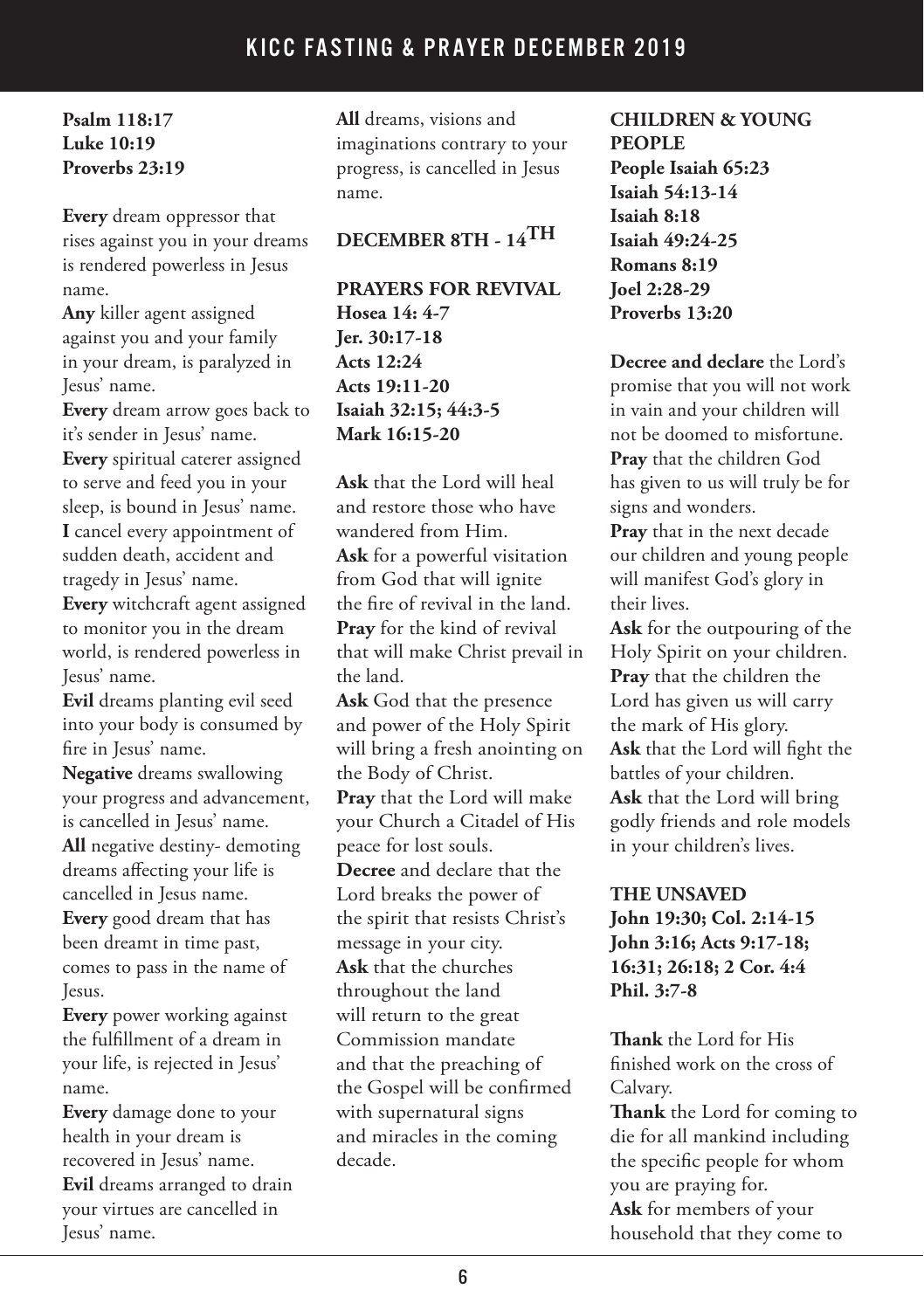know the Lord**.** 

**Break** the spirit of pride holding your relatives and friends in unbelief**.** 

**Call** on the Lord that the unsaved may be loosed from the power of the devil in Jesus' name.

**Pray** for the unsaved that the Lord will open their eyes and remove every spiritual scale. **Ask** that the unsaved will find emptiness in everything they do until they come to know the Lord.

**PASTORS & MINISTERS Jeremiah 20:10-13; Isaiah 62:6 ; 2 Timothy 1: 6 – 14; Acts 1:8; 20:28; Eph. 3:20; 2 Cor. 4:8;12:9**

**Pray** that the fruit of the Spirit will reign fully in the lives of the Lord's ministers. Thank the Lord for the shepherd He has placed a leader over you. **Ask** the Lord to give Pastors and Ministers a spirit of holiness, purity and humility. **Pray** that they have an intimate relationship with the Lord and not be cast away at the end of their ministry. **Pray** that their vision be broadened and for them to carry it out with wisdom and zeal.

**Pray** for a fresh anointing on the ministry of your church. **Thank** the Lord for the continuous supply of His abundance for the work of the ministry.

**Pray** that in your church the

word of the Lord will not be compromised or corrupted. **Ask** the Lord to anoint His ministers with boldness and joy.

# **PULLING DOWN STRONGHOLDS Isaiah 54:14-17; 41:11-12; Luke 10:19; Eph 6:12; 2 Cor. 10-4-5**

**Thank** the Lord for the anointing to pull down the strongholds of the enemy. Take authority over every activity of the enemy in your life.

**Cast** out every tormenting spirit in your life in Jesus name.

Pull down every stronghold which the enemy has built in your mind in the name of Jesus**.**

**Come** against every image of failure that satan is trying to paint about your life as you enter a new decade.

**Ask** the Lord to expose every deceit of the enemy in name of Jesus.

**Pray** the Lord will put to shame every plan of the enemy in this new decade in Jesus name.

**Thank** the Lord because you are victorious in Him in Jesus name.

# **THE SPIRIT OF OPPRESSION**

**Luke 4:18, Acts2:27, 10:38, Isaiah 54:14; 1 Cor 15:55; 2Cor. 2:14; Psalm 14:2; 107:39; 119: 121; 146:7;** 

# **Ecc. 5:8; 7:7; Num. 13:25-33**

**Thank** the Lord who always causes you to have victory in Christ.

**Thank** the Lord for His faithfulness in the past in breaking the power of the oppressor.

**Rebuke** and cast out every spirit that would attempt to oppress you in Jesus' name. **Ask** for the release of the Holy Spirit in your life to heal all those who are oppressed by the devil.

**Rebuke** and cast out all spirits of poverty that would oppress you.

**In** the name of Jesus I rebuke all spirits of madness and confusion that would attempt to oppress your mind.

**Pray** for the grace to stand against every form of oppression in the coming decade.

**In** the name of Jesus I rebuke and cast out all spirits of affliction, sorrow and anything attempting to bring you low in the name of Jesus. **Thank** the Lord because He will not leave you to your

oppressors**.** 

**Bring** the fire of God against every opposition of good things in your life.

**Bind** every spirit of worldliness from holding you and stopping you from doing the will of God

Take authority over every belittling spirit that tries to say you cannot achieve your purpose in life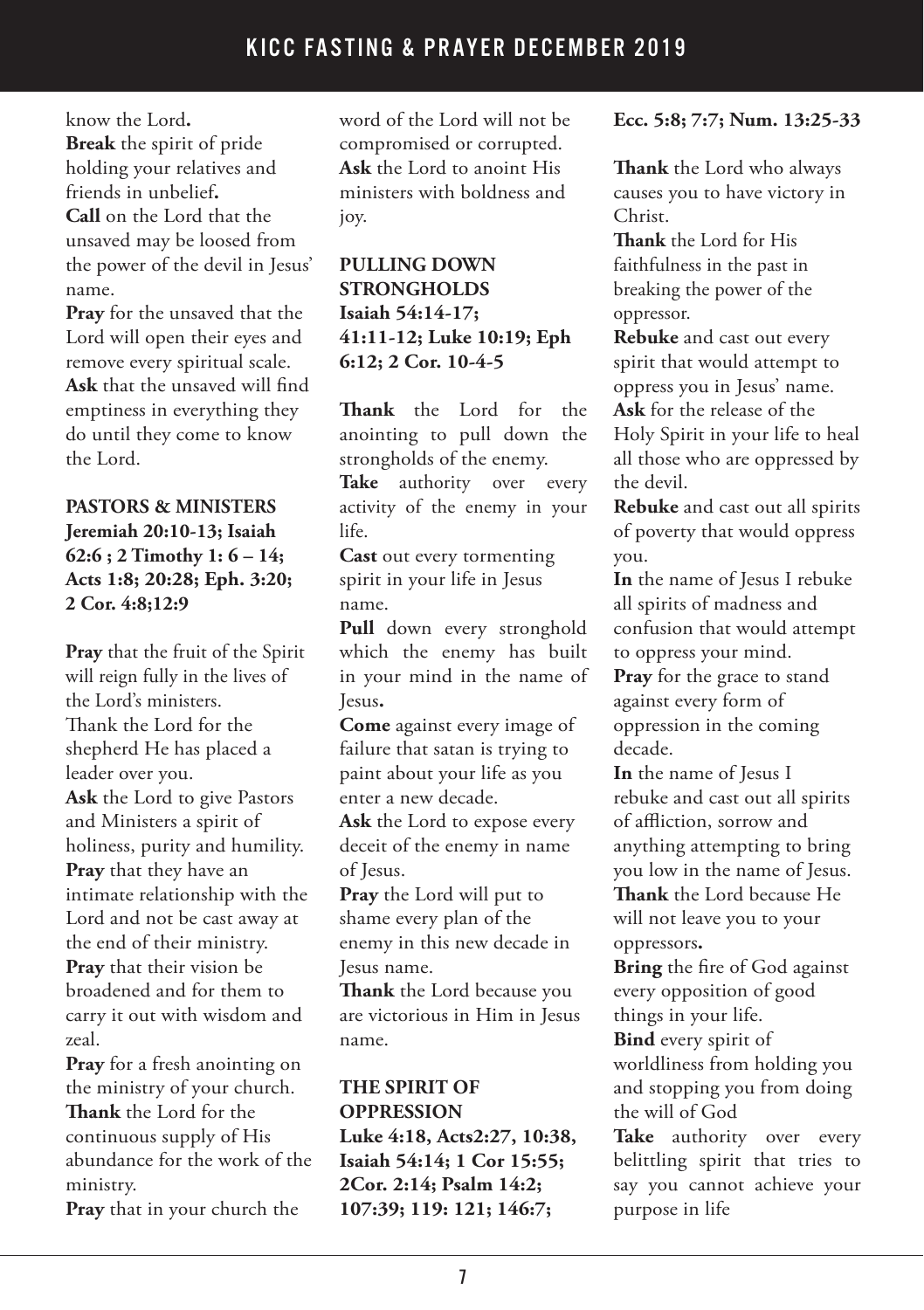#### **PRAYER AGAINST WARFARE**

**Psalm 18:13 -17; 38; 40; 50; 144:1; 2 Sam 22:35; Psalm 18:2, 13-14, 17, 30-50; 91:13; Acts 13:10; Luke 10:19; 2 Cor. 10:4; Isaiah 59:19; Rev. 17:14; 2 Tim 2:26; 1 John 4:4-5, Deut. 31:6**

**Thank** the Lord that He is the one who teaches you to fight. **Declare** that the weapons of your warfare are not carnal but mighty in God to pull down strongholds.

**Declare** that all the enemies who make war against Christ will be destroyed.

**Ask** the Lord to release His powerful voice against the enemy.

**Ask** the Lord to send out His arrows and discomfort the enemy.

**Pray** that the Lord will deliver you from your strong enemies.

**Thank** the Lord for He has given you the neck of your enemies and you will destroy them in the name of Jesus. **Thank** the Lord that you are His anointed people and that He gives you great victory in the name of Jesus.

**Declare** that you have wounded your enemies and they are not able to rise - they have fallen under your feet. **Thank** the Lord that He has given you power to tread upon serpents, scorpions and over all the power of the enemy, that nothing shall by any means

hurt you.

**Pray** that the Lord will lift up a standard against the flood that the enemy would try and bring into your life this new decade.

**Bind** and cast out all familiar spirits that would try and operate in my life in the name of Jesus.

**Pray** that the Lord will give you strength to bring forth your destiny in Jesus name.

**Ask** the Lord to expose any human devils that would try and come into our church.

**Pray** to release yourself from any snares of the devil in Jesus' name.

**Pray** that no doctrine of devils be established in your life.

**Declare** that you overcome every antichrist spirit because greater is He that is in you than he that is in the world. **Confess** that you take your place seated with Christ in the heavenly place, with all principalities and powers, wicked spirits under your feet. **Thank** the Lord that the Lord Jesus spoiled all principalities and powers and made a show of them openly and triumphed over them in Himself. then claim all that victory for your life in the new decade. **Declare** that you reject out of your life all the insinuations, the accusations, and the temptations of Satan. **Confess** and affirm that the Word of God is true, and you choose to live today in the light of His Word; living in

obedience and in fellowship with Him.

**Pray** that you will be filled with the Holy Spirit and covered by His blood, protected under His wings and kept safe from every harm and spiritual attacks. **Ask** the Lord to help you to put on the spiritual armor that will protect you from harm and help you stand before the enemy.

**BREAKING NEW GROUNDS Hosea 10:12, Isaiah 45:8, Jeremiah 4:3; 2kings 6:1-3; Mark16:15; Philippians 3:13-15**

**Thank** God because it's a new day for you and declare by faith that you will break new grounds in the coming decade in Jesus name.

**Confess** that the Lord will do a new thing in your life, your eyes shall see it and your heart shall rejoice and praise Him. **Pray** that yesterday's dark cloud will not cover Today and Tomorrows sunshine in Jesus name.

**Pray** for the anointing for transformation from grasshopper mentality to giant mentality.

**Pray** that by divine appointment you will move into your season of fulfillment and new things in Jesus name. **Pray** that old things, old tears of sorrow, sinful habits, old afflictions, old testimonies, will all give way for New things in your life in Jesus name**.**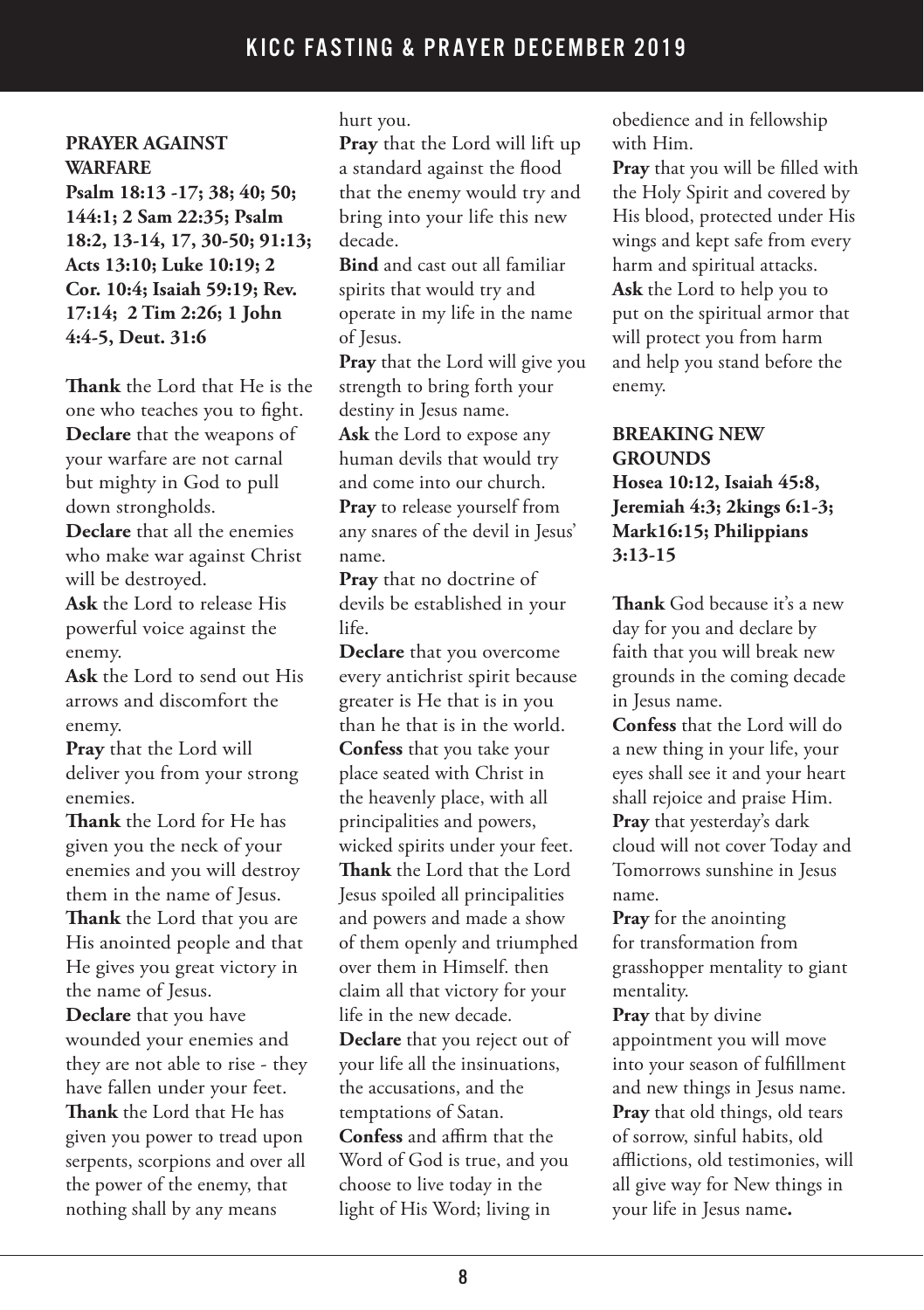**Pray** for the grace for breaking new grounds to come upon you in Jesus name.

**Ask** the Lord to give you the anointing for creativity which will give way to breaking new grounds in the next decade to rest upon you.

**Prophesy** that the event that will change my lamentation into celebration, to manifest in Jesus name Thank God for your season of new things.

# **DECEMBER 15TH – 21ST**

#### **HANDLING PERSONAL MISTAKES 2 Chro 7:14; Psalm 51:17; Psalm 66:18; Isaiah 1:18; Job 22:23;**

**Praise** the name of the Lord because He is the God who gives you a second chance. **Repent** of every form of unrighteousness that might be found in your life**. Pray** in the name of Jesus, to receive God's mercy for whatever mistakes you have made.

**Pray** the grace to always repent when you discover anything in your heart and life that does not honour and glorify God.

**Tear** down every wall of Condemnation that Satan wants to build around you in Jesus' name.

**Thank** the Lord for His promise to restore all that you have lost because of your mistakes.

**Thank** the Lord for pouring His Spirit upon you in spite of your mistakes.

**Ask** the Holy Spirit to be your counsellor and teacher in major and minor matters of life.

**Thank the Lord** for

promising to restore your better years, in Jesus Name. **Pray** that you will experience the good hand of God upon your work and business.

**Declare** by faith that Satan will not be able to hold you captive by what you have done.

**Thank** God for leading you in the path of righteousness in spite of your previous mistake.

**Pray** that the Lord will lead your life back to victory and purpose in the coming decade.

# **DIVINE BLESSING & FAVOUR Genesis 24:1, 35;**

**Galatians 3:13-14, 29; Numbers 6:24-26; Deuteronomy 28:8, 11- 13; 33:11, 23; Proverbs 10:22; 2 Samuel 6:11; Psalm 102:13; Daniel 1:9; 2 Peter 1:3; Luke 2:52**

**Thank** God for setting you on a roller coaster of blessing which no man can stop. **Thank** the Lord in advance for the breakthrough and favour you are expecting in the new decade. **Declare** that as a seed of

Abraham you are a carrier and a partaker of his blessing.

**Break** the cycle of poverty and confess that your soul shall be satisfied with the blessing of the Lord that makes one rich.

**Pray** that the favour of the Lord will manifest even in adverse places, like Joseph in prison**.**

**Pray** that you will find favour for blessing in the sight of the Lord.

**Release** every blessing of yours for the new decade that the enemy is hindering in Jesus name.

**Pray** for breakthrough idea this coming decade that will open the door of favour your way

**Pray** that the favour of the Lord will go with you everywhere you are in the name of Jesus**.**

**Thank** the Lord for the anointing of favour and good understanding which is coming your way.

**Receive** the kind of favour which will cause kings to seek after you in Jesus name. **Pray** that as you keep serving the Lord, the favour of the Lord will be manifested in all that you do.

**Pray** that the favour of the Lord will rest on your family for generations to come.

**Lay** hands on every project you are executing and pray that it will experience God's favour**.**

**Pray** that the evidence of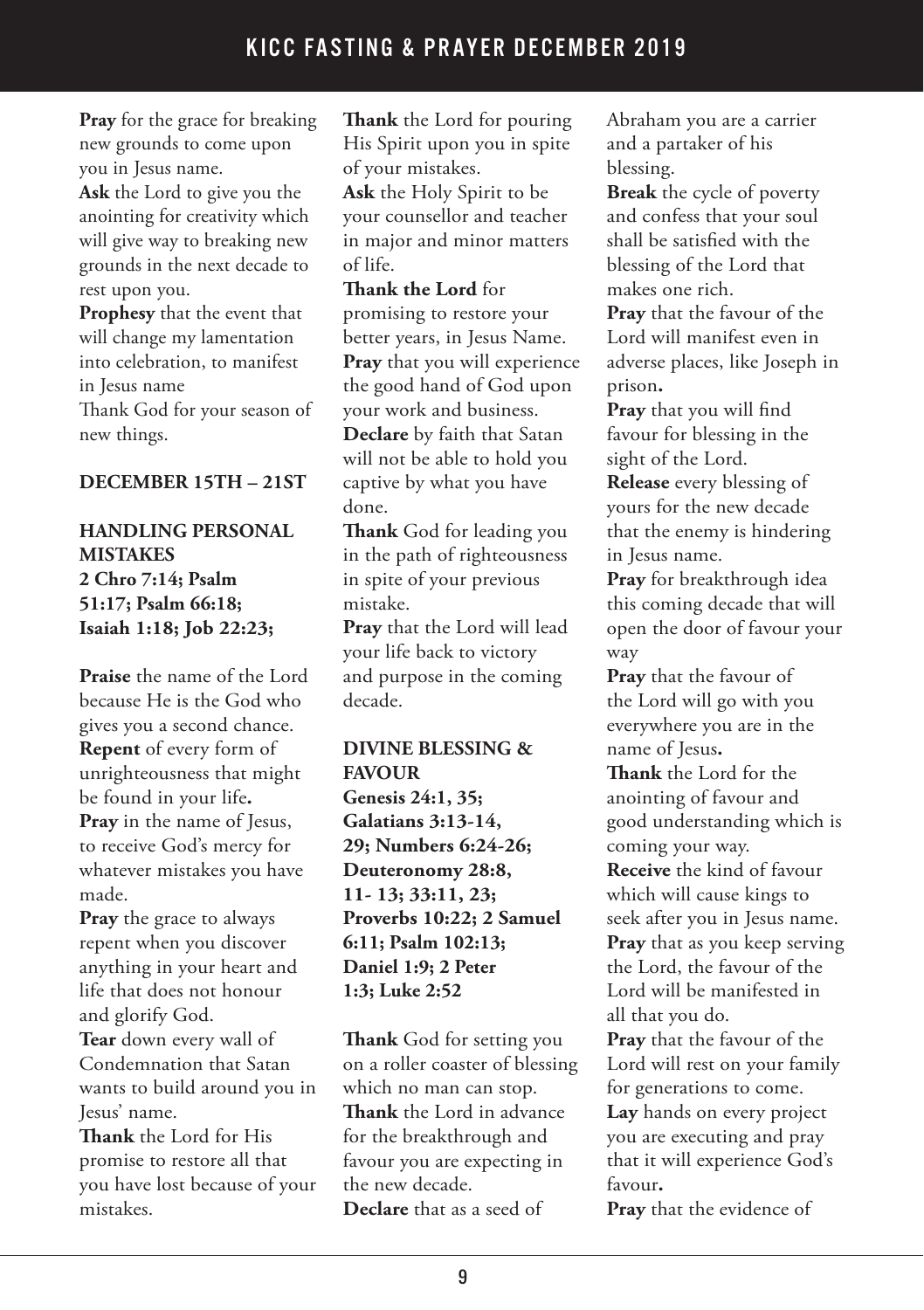God's favour and blessings will manifest in your life this coming decade in Jesus name.

#### **PRAYERS FOR CHURCH GROWTH**

**Deut. 1:10-11; Isaiah 60:22; Zechariah 2:3- 5; Psalm 2:8; Matthew 16:18; Acts 2:42-47; 5:11; Ephesians 3:10; 5:27; Hebrews 10:25**

**Claim** the promise of the Lord that He will build His church and the gates of hell will not prevail against her. **Pray** that the Lord will establish the leadership of your church in His purpose. **Ask** the Lord to clothe your pastor with a double portion of His anointing. **Pray** that the Word will be

proclaimed with integrity in your church.

**Ask** the Lord to bless your ministry with signs that will draw men to Him in these last days; God has promised to confirm His Word with signs and wonders. **Pray** that the anointing in your pastor's life will be transferred to faithful men

and women in your church. **Pray** against any spirit that is dividing the vision of God for your church.

**Pray** for the anointing of increase and for miracles to flow in your church.

**Pray** for the churches within your nation to begin to experience supernatural growth.

**Pray** that the Word of God increase and Prevail in the lives of the congregants. **Pray** for the spirit of excellence to be manifested in the life of the church where you belong. **Pray** for those that step into the fellowship, that they will experience the life changing power of God. **Pray** for a supernatural harvest of souls this coming decade. **Ask** the Lord for the manifestation of His Glory in your church. **Thank** the Lord for the glorious plan He has for the church in the end time.

# **CONSECRATION Daniel 1:8; Psalm 15:1; Romans 12:1-2; 2 Corinthians 7:1; 2Timothy 1:9.**

**Thank** the Lord who has called you with a holy calling and for counting you to be a part of His holy people. **Pray** that you will be a useful vessel to the Lord in this new decade.

**Reject** every tendency and sin that want to draw you away from the will of the Lord.

**Pray** for the Lord to give you a new mind that is influenced by the Holy Spirit at all times. **Pray** that you will walk in the fear and reverence of the Lord at all times.

**Pray** that you will receive grace to live a Holy life.

**Pray** that your life will be a testimony of Holy living in a world of compromise.

**Ask** the Lord to keep for the grace to keep body from all kinds of "fleshly sin" **Pray** that at all times you will learn to hallow and honour the name of the Lord.

**PRAYERS FOR FAMILIES Genesis 18:17-19; Proverbs 10:1, 4-5; Joshua 24:15; Isaiah 8:18; 54:13; Proverbs 14:1; Gal 6:10; 1Tim 3:4-5**

**Thank** the Lord for what He is doing in your family in the name of Jesus.

**Ask** the Lord to build a wall of fire around you and your family in Jesus name.

**Ask** the Lord to command His angels concerning your home, that no plague, pestilence, violence or terror will come near you. **Ask** the Lord to bring godly satisfaction into your marriage in the name of

Jesus.

**Pray** that your children will walk in obedience and exercise a teachable spirit. **Pray** that you would not be tired as a parent but able to persevere until your children win.

**Prophesy** into the lives of your children, that they will manifest God's blessing and favour.

**Speak** the blessing of the Lord into the future of your children that they will manifest God's blessings. **Pray** that the Lord will fill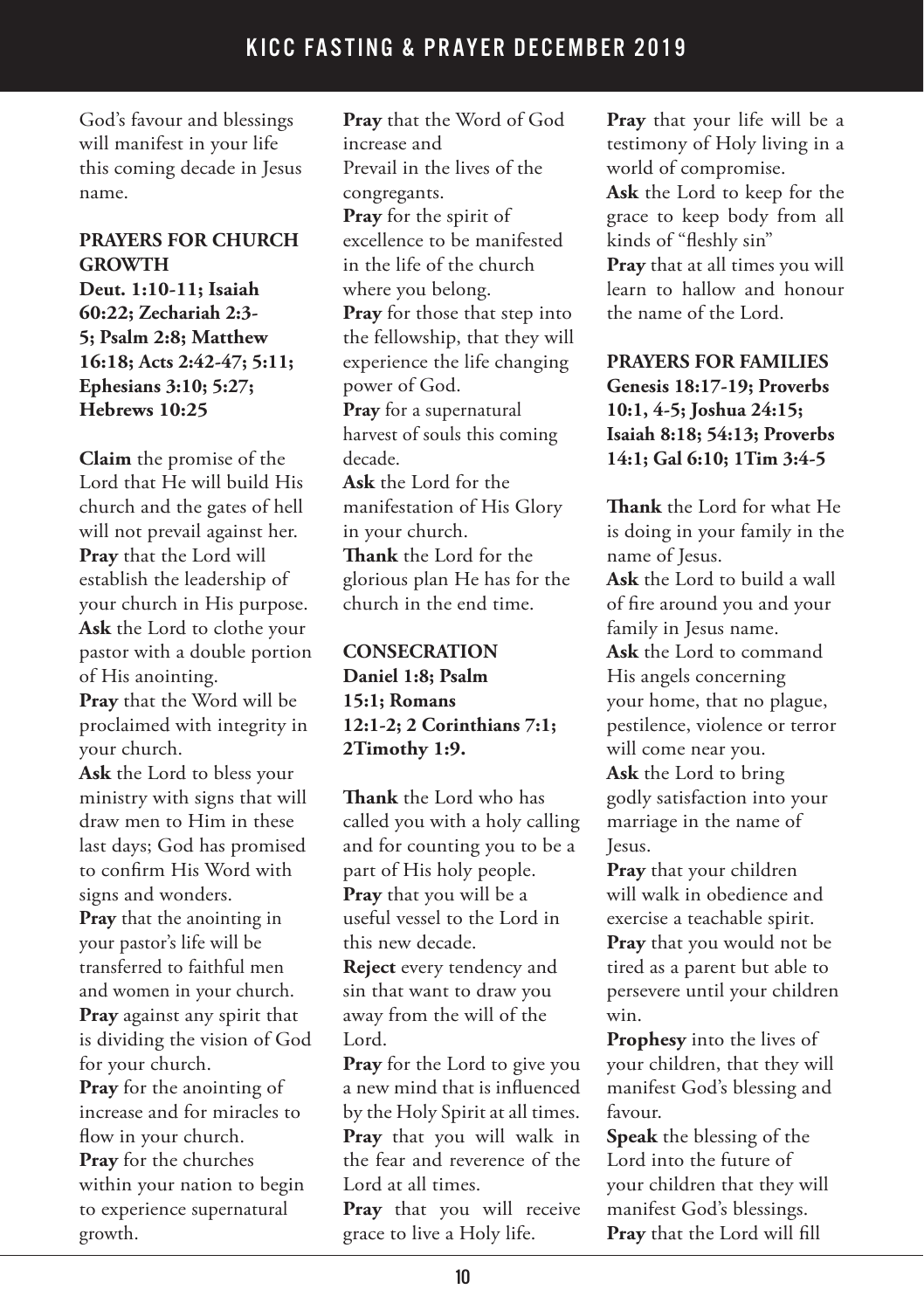your heart with pure love for all members of your household.

**Pray** that the subsequent years of your marriage will bring blessings and glory to God.

**Ask** the Lord to deliver you from the emotional baggage you inherited from your parents.

**Cancel** any vows you may have made that are hindering your marriage.

**Thank** the Lord for making His love manifest in your marriage.

**Pray** that the Holy Spirit will always open your eyes to the good qualities in your spouse. **Pray** that God will give the kind of favour that will let your children rise and call you blessed.

**Speak** the blessing of the Lord upon all your children and future.

**Take** authority over every financial mountain facing your family and receive breakthrough for the next decade.

**Pray** that God's divine order will take over in your marriage

**Pray** that your home will be filled with unconditional love.

# **OVERCOMING DISCOURAGEMENT Joshua 1:9; Psalm103:17; Isaiah 43:2; Philippians 1:6; Hebrews 6:10-12**

**Thank** the Lord for giving you a heart that is able to

overcome in Jesus name. **Give** the Lord praise because He causes you to triumph at all times.

**Thank** God for inner strength that comes from Him.

**Pray** for the courage to take your position until you win. **Declare** by faith that no matter what you go through, your hope will be in the Lord. **Pray** to receive God's grace to wait until the answer to your prayer comes.

**Pray** that in the moments of difficulties, you will not take your eyes off the Lord or doubt His goodness. **Declare** that with God all things are possible in the face of the battle.

**Pray** to receive the peace of God that passes all understanding when you do not understand.

**Call** forth supernatural favour to come upon your life from the four corners of the earth. **Ask** the Lord to use you as an instrument of encouragement top those who want to give up.

**Declare** by faith that no matter what you go through, your hope will be on the Lord.

# **PRAYERS AGAINST TERRORISM Psalm 91:1-16; Isaiah 54:14- 17; Leviticus 26:6;**

**2 Corinthians 10:4; Psalm 21:11; 121; Isaiah 32:18;** 

**Thank** the Lord, because He

watches over you at all times. **Give** the Lord thanks for His promise that you will not be afraid of terror by night.

**Give** God praise because His angels surround you and your family at all times.

**Thank** God that He delivers you from your enemies and is a fortress against those who are attacking you.

**Bind** and rebuke all spirits of hatred and murder that would manifest through terrorism in the name of Jesus.

**Bind** and rebuke all religious and political terrorism in the name of Jesus.

**Bind** and rebuke all spirits of antichrist and hatred of Christianity in the name of Jesus.

**Bind** and rebuke the evil wind of terrorism, destruction and death in the name of Jesus.

**Bind** all fear and panic that would come through terrorism in the name of Jesus**.**

**Declare** that He who watches over you will always be vigilant.

**Pray** that the plans and schemes of violent men be exposed and destroyed.

**Declare** that there will be unusual peace and harmony in the land. Eliminated.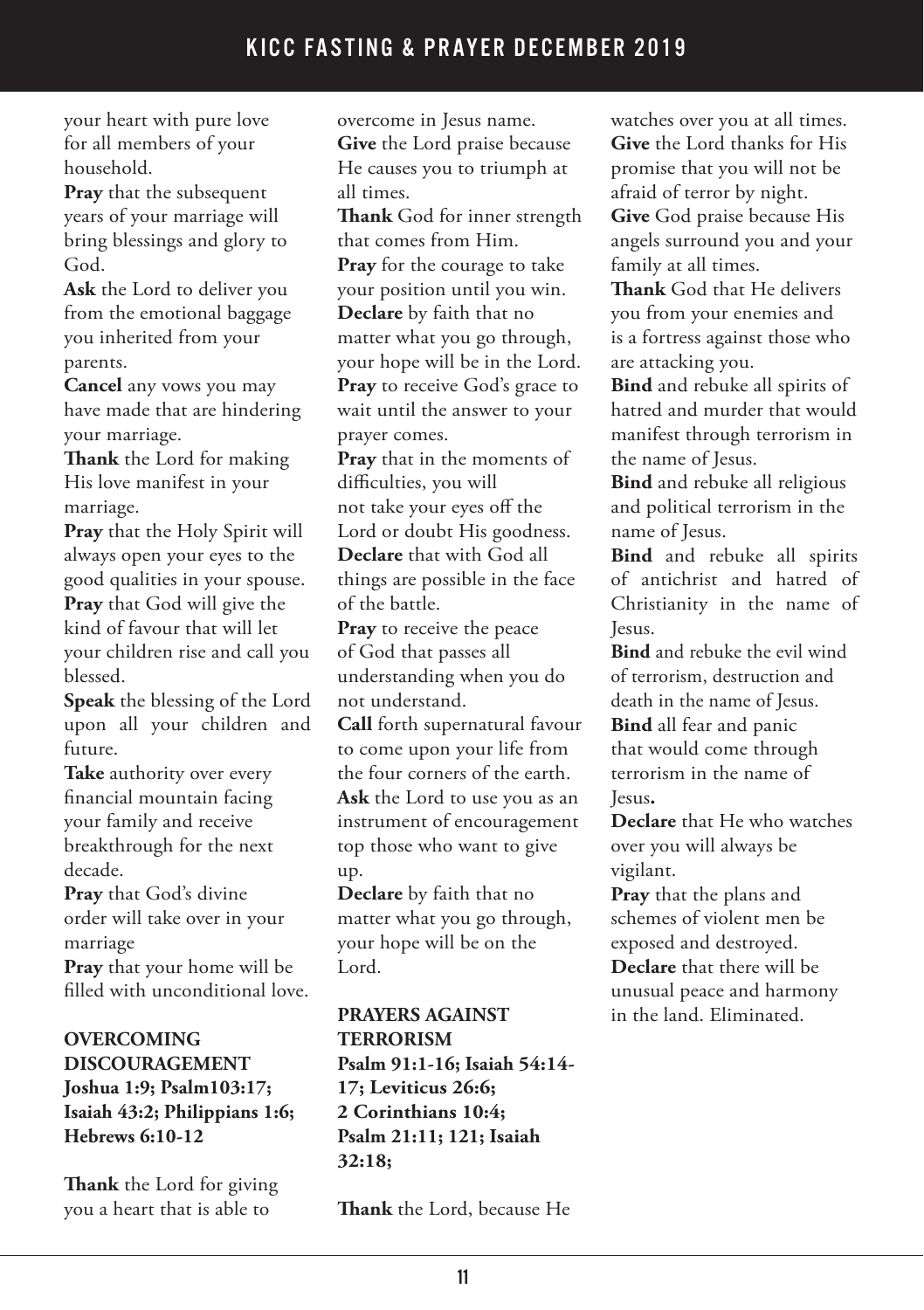## **DECEMBER 22nd - 30th**

#### **PRAYERS FOR YOUR NATION**

**1 Chronicles 7:14; Psalm 33:12;72:8-9; 96: 1-3; 97:1; 99:1; 110:1-2; Daniel 7:14; 127:1; w Sam. 29:2, 4; Jeremiah 21:1; 29:7; 1; Prov. 29:2, 4; Timothy 2:1-5; Habakkuk 2:14; Matthew 5:14; 6:10; Isaiah 32:1. I; Timothy 2:1-2.**

**Thank** the Lord for your nation and what He is doing in it.

**Thank** the Lord, because He shall make your nation praiseworthy among the nations of the earth. **Thank** the Lord, because He will establish your nation in righteousness, and everyone will see the glory of the Lord in it.

**Pray** that the leaders of your nation will rule in the fear of the Lord.

**Pray** fellow Christians will begin to take up positions in government and have positive impact.

**Pray** that the leaders of your nation will navigate through economic uncertainty with Godly wisdom.

**Pray** that the Lord's dominion will be established over your nation and let the enemies of justice be cast out.

**Ask** God to turn the hearts of the leaders of your nation to fear Him.

**Declare** that the Lord will rule over your nation resulting in a

new season of rejoicing. **Pray** that revival will sweep across your nation. **Pray** that the people of your nation will tremble at the presence of the Lord. **Declare** that the shame of your nation will be replaced with joyful worship. **Pray** to break tradition, idol worship, witchcraft and all evil that the enemy has used to hold down your nation. **Pray** that the spirit of rebellion will not stand among the youth of your nation.

**Pray** that your nation will submit to the rule and reign of Christ.

**Declare** that Jesus will rule over your nation in righteousness and judgment. **Declare** that your nation will be filled with the knowledge of the glory of the living God. **Pray** that the peace of the Lord will replace the confusion in your nation. **Ask** the Lord to bring righteousness and judgment to your nation.

**Pray** that the kingdom of God will come and that His will be done in your nation in Jesus name.

**Declare** that you will be a light for those who walk in darkness.

# **PRAYERS TO BIND & LOOSE**

**Matthew 16;19, Eph.6:12 Job 41:5, Gal.3:13 Numbers 23:7-8, Psa. 70:2**

**Thank** the Lord for giving you the keys of the Kingdom and that whatever you bind on earth is bound in heaven, whatever you loose on Earth is loosed in heaven. **Thank** God for His finished work on the cross of Calvary. **Thank** God that greater is He who is in us than he who is in the world.

**Thank t**he Lord for the faith to stop the arrows of wickedness in your life **Cover** yourself and your family with the blood of Jesus as you break free from the power of the demonic in Jesus name.

**Take** authority over every strongman that is binding you in the name of the Lord. **Bind** the principalities, powers, rulers of darkness of this world and spiritual wickedness in high places. **Bind** all sicknesses and diseases released against your body and mind.

**Pronounce** yourself free the spirit of depression, despair, and discouragement in Jesus name.

**Boldly** confess that you shall not be held in bondage to the spirit of fear.

**Loose** your mind, will and emotions from every assignment and spirit of darkness in the name of Jesus. **Loose** your city and region from every assignment of hell. **Loose** your finances from every spirit of debt, poverty and lack**.**

**Loose** yourself from all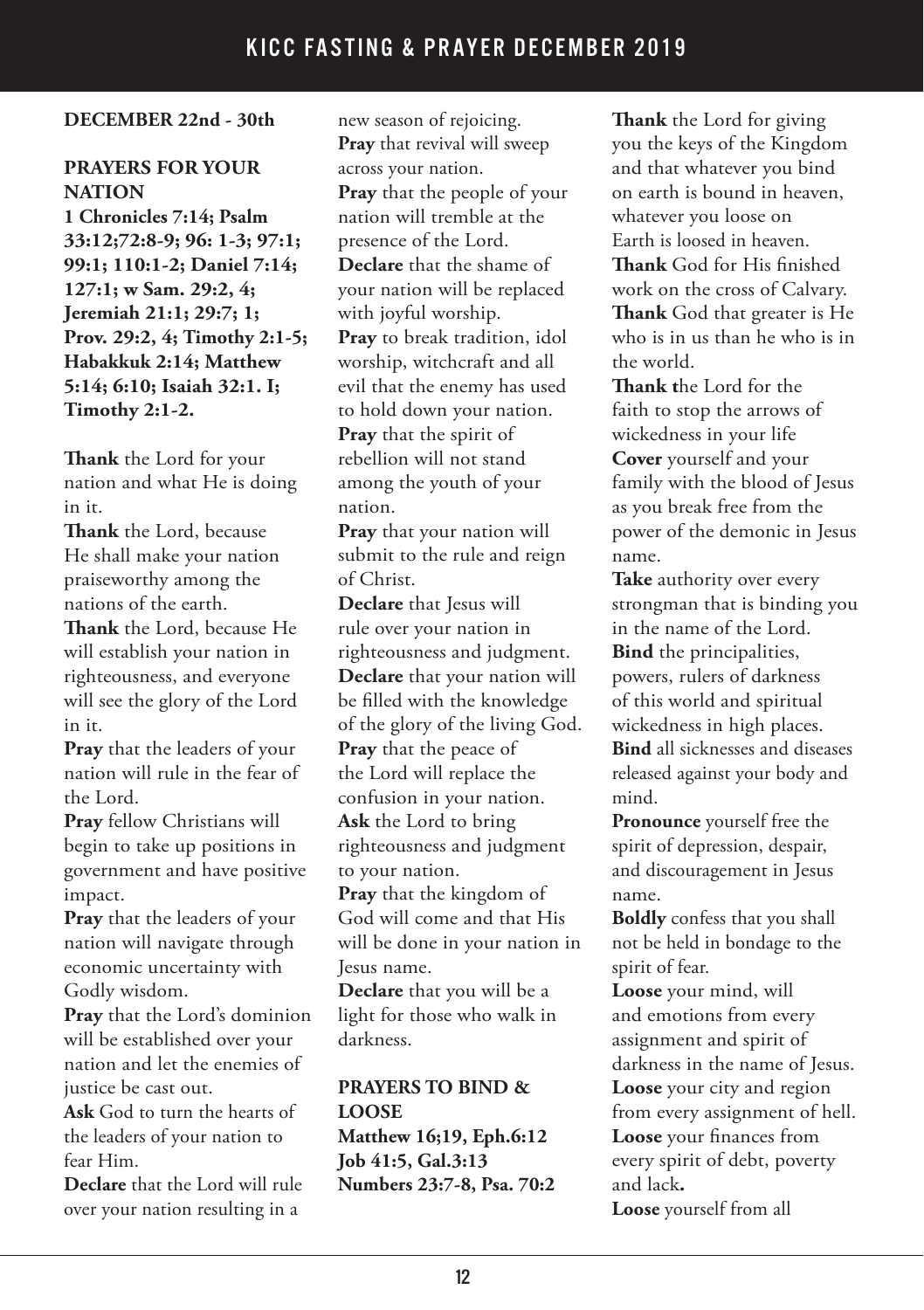generational curses and hereditary spirits. **Loose** yourself from every assignment of witchcraft, sorcery and divination. **Loose** yourself from every spoken curse and negative word spoken against your life. **Thank** the Lord for freeing you from every harassment of Satan.

#### **APOSTOLIC PRAYERS**

(John 17:15)

**Declare** that it is the will of God that you will be kept from all evil.

**Declare** that you are sanctified through the Word of God. (John 17:17) **Pray** that the church in your cities and nation will be unified. (Rom 15:5-7) **Pray** for the salvation of the nation of Israel. (Romans  $10:1)$ 

**Pray** that God will open up the doors of evangelism in your villages, towns, cities and nation through His glory and power. (Acts 14:27) **Pray** for anointed laborer's in the Harvest (Matthew 9:37-38)

**Pray** to be equipped and prepared to receive the fullness of God's destiny for the church

**Pray** for utterance to declare the gospel of Christ. (Ephesians 6:19)

**Pray** that the Word of the Lord will have free course in your life. (2Thessalonians 3:1) **Pray** that the Lord will give you the spirit of wisdom and revelation so you may understand all He has in store

for your life and ministry. (Ephesians 1:17-19) **Pray** that the Lord will strengthen you with power by His Spirit in your inner man. (Ephesians 3:16) **Pray** to be filled with supernatural joy, peace and hope (Romans 15:13) **Pray** that you may know Christ and the power of His resurrection. (Philippians 3:10) **Pray** that you will be filled with a knowledge of the Lord's will in all knowledge and spiritual understanding. (Colossians 1:9-10) **Pray** that you will be Strengthened with all might according to the Lord's glorious power. (Colossians 1:11)

**Pray** that your whole spirit, soul and body be preserved blameless unto the coming of our Lord Jesus Christ. (1 Thessalonians 5:23)

## **PRAYERS FOR BUSINESS Deuteronomy 8:18; 28:4-5, 8, 11-13; Proverbs 10:4-5; Proverbs 12;24; Proverbs 13:4; Proverbs16:3; Proverbs 21:5; Proverbs 22:29**

**Thank** God, because His Word says He has pleasure in the prosperity of His people. **Thank** Him, because He is the unseen partner in your business and His Word is final.

**Thank God,** because He will cause your vision to be productive.

**Pray** for creativity and innovation for your business. **Decree** the blessing of God over every plan and goal for your business.

**Pray** that every aspect of the business will yield fruit in abundance.

**Ask** the Lord for grace to wait until there is fruitfulness. **Confess** by faith that in spite of what the circumstance, your business will be above only and not beneath. **Decree** prosperity, increase

and life to the work of your hand.

**Ask** the Lord to send you business mentors and advisors that will motivate you to succeed.

**Ask** the Lord to give you a teachable spirit; one that is willing to learn and change where necessary.

**Pray** the Lord will use you as a financial promoter of His work. **Ask** the Lord for employees who will portray the spirit of excellence in everything they do.

**Ask** the Lord for divine strength, courage and boldness to complete the assignment given to your staff. **Ask** the Lord for wisdom to handle every difficult situation, particularly with your staff.

**Ask** the Lord to anoint your eyes to see the opportunities around you and the grace to seize them.

**Thank** the Lord, because He will put His blessing on the business He has given you.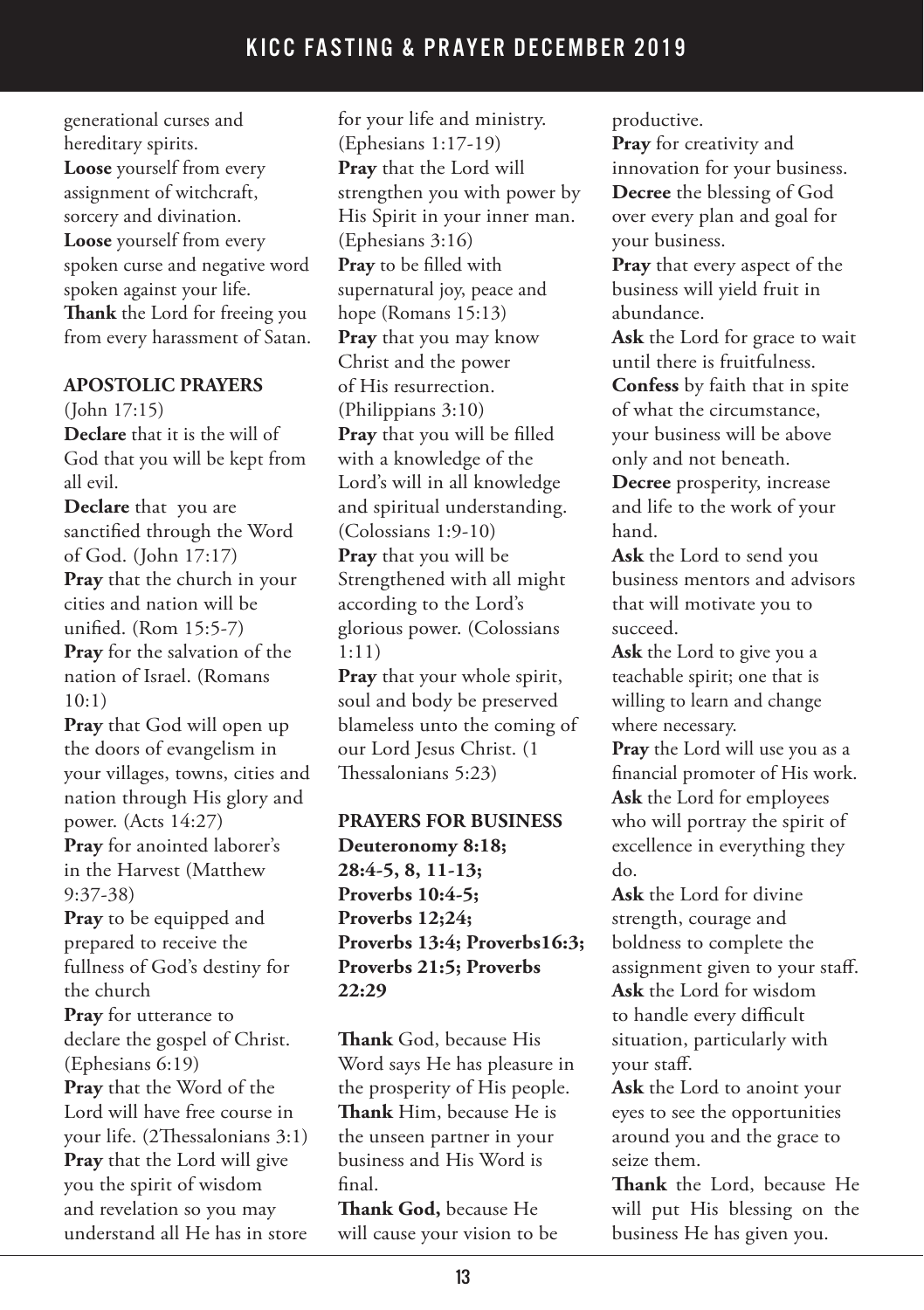#### **PRAYERS FOR CAREERS Joshua 5:9; Isaiah 60:1, Colossians 1:27; Genesis 41:38-41; James1:5; Proverbs 2:6-7;**

**Thank** the Lord that nothing in your past is big enough to hinder your future.

**Give** God praise because He has great plans for your life, which no one can hinder. **Thank** the Lord because What He has in store is beyond human comprehension. **Pray** that like Joseph and Daniel, you will be the solution provider in your place of work through the wisdom of the Holy Spirit in Jesus name. **Pray** for the wisdom, boldness, and confidence with which to confront every situation.

**Pray** that you be enveloped in God's glory as you makeevery career move.

**Thank** the Lord because He will cause the light of your calling to break out of obscurity.

**Ask** for boldness to face interviews when taking steps concerning you career. (2

Timothy 1:7; Isaiah 41:10) **Confess** before you hear the result of the interviews that, in spite of situations, you are blessed and highly favoured. **Ask** the Lord to fill your heart with wisdom and clear direction.

**Pray** that the valley of your battle will be reversed to be the valley of blessing.

**Pray** for the Lord to vindicate you concerning any evil report about you regarding

your career or job. **Confess** that contrary to what you see, God's word says you will be prosperous and successful.

**PRAYERS FOR WISDOM 1 Chronicles 22:12,32; Psalm 37:30a; Proverbs 2:7; 9:10; 10:31, Daniel 1: 4; 2:21, Ephesians 1:17-19, James 1:5.**

**Thank** God because He gives wisdom and direction to those who ask.

**Ask** the Lord to baptize you with the anointing of divine wisdom so that you can walk in His perfect will.

**Pray** for wisdom and the grace to deal in integrity at all times.

**Ask** for the insight and continual leading of the Holy Spirit.

**Pray** for divinecounsel and sound judgment to handle difficult situations in all areas in your life.

**Pray** that God the Father of our Lord Jesus Christ will enlighten your spirit-man and flood your mind with light from above.

**Ask** for the ability to discern what is best, pure and blameless in life.

**Pray** for the indwelling of the attitude of humility and wisdom that was found in Christ.

**Pray** for the fear of the Lord to engulf your heart to produce wisdom.

**Pray** for an unquenchable thirst for godly wisdom from above.

**Pray** for divine understanding

and the ability to understand the times and seasons of the Lord.

**Confess** that wisdom will flow through your lips **Pray** for the wisdom to handle the daily challenges that come your way. **Pray** for revelation knowledge to Know God better.

#### **PRAYERS FOR HURTING PEOPLE**

**Deuteronomy 10:18, Acts 20:35, 2 Corinthians 1:4-5, Isaiah 50:4, Romans 12:15; 15:1, Hebrews 13:3, Galatians 6:2**

**Ask** the Lord to give a tender heart to minister to those who are passing through tough times in the name of Jesus. **Ask** the Lord for a heart that is truly compassionate to look beyond your personal needs. **Ask** the Lord to give you wisdom to know how to minister to those who are passing through difficult times.

**Ask** the Lord to make your tongue that of a ready writer that will speak peace into people's troubled lives.

**Pray** for the wisdom to speak the appropriate word in season that will lift people up. **Ask** the Lord to make you a channel of uplifting who are weary.

**Ask** the Lord to make you His channel of uplifting to those who are weary. **Pray** for divine provision to be a channel of blessing to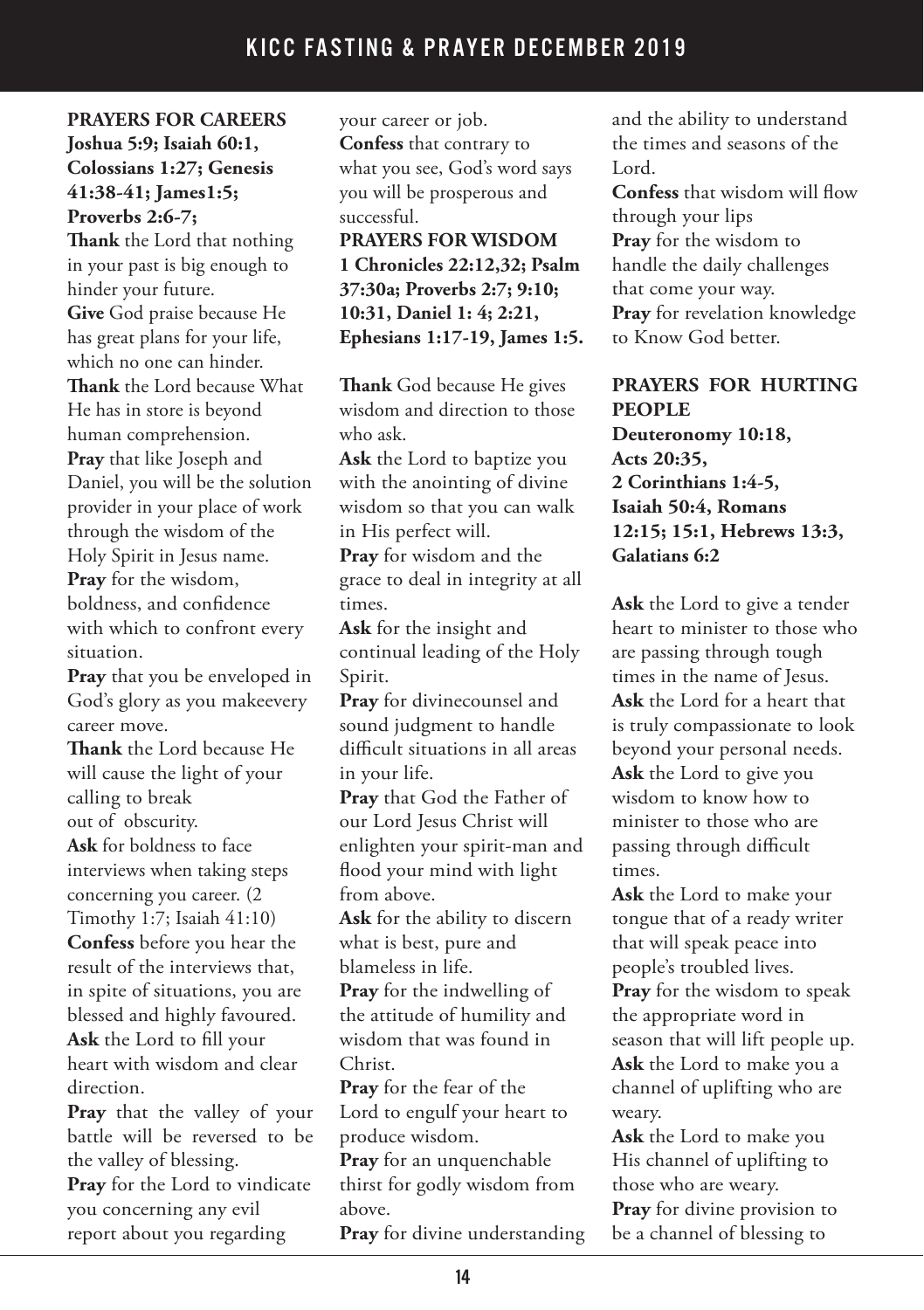needy people.

**Ask** the Lord for the grace to entertain the needy. (Hebrews  $13:2)$ 

**Pray** that the Lord will use you to express His kind of love.

**Pray** for those who are going through adversity that the Holy Spirit will minister to them.

**Pray** that what you have gone through, you will become an instrument of challenge and encouragement to others. **Pray** for the grace to be a giver in Jesus' name.

**Pray** that you'll be able to console others because of the abundance of God's mercy in your life**.**

**Pray** for wisdom to share the Gospel to those who are going through hurtful times, in Jesus name.

**Pray** that everything that you do will be marked by the love of God.

**DIVINE RESTORATION Genesis 40:13, Ruth 4:5, 2 Kings 8:5-6; Job 42:10; Psalm 23:3; 51:12, Isaiah 58:12, Nehemiah 5:11-12, Jeremiah 27:22; 30:17**

**Give** God praise for His faithfulness to those who love Him.

**Thank** the Lord for His promise to give good things to those who trust Him. **Cry** to the Lord to restore you from life's challenges. **Prophesy** life to every dead situation you are facing in the name of Jesus.

**Reclaim** any blessing that you may have missed.

**Ask** the Lord will rapidly restore the lost years and opportunities that have been lost.

**Pray** that you will be used to restore righteousness to others.

**Pray** that the fruit of you labour stolen by the enemy will be restored.

**Ask** the Lord to restore peace in every area of your life. (Philippians 4:7)

**Pray** that all marital blessings be restored in the name of Jesus.

**Ask** the Lord to give the oppressor no rest until he restores everything stolen from you.

**Pray** that your church will experience a new move of the Holy Spirit.

**Thank** the Lord because the glory of the Lord in the latter part of your life will be greater than the former.

# **PURPOSE - VISION Job 42:2, Proverbs 19:21, Ecclesiastes 3:1, Isaiah 55:11, Jeremiah 29:11, Romans 8:28, Ephesians 2:10**

**Pray** that the purpose of your calling will be made known to you, in the name of Jesus. **Ask** God to anoint you to perceive your destiny and to pursue it.

**Pray** that you will not be carried away by instructions but will pursue the plan of

God.

**Ask** the Lord to expose every lure of Satan that is intended to entice you away from the purpose of God.

**Come** against negative attitudes that can stop you from fulfilling your goal.

**Pray** to receive the grace to avoid making excuses when faced with challenges.

**Pray** for boldness to pursue the purpose God has for your life **Pray** that you will know the purpose of God for your life and pursue it.

**Ask** for the grace to make the purposes of God your ultimate goal.

**Pray** that you will know the timing and seasons of God for your life.

**Pray** that God will connect to people that will help you fulfil your purpose on Earth.

**Thank** the Lord for your vision will come to pass**.**

**Pray** that the purpose of your calling will be accomplished.

**THANKSGIVING & PRAISE 1 Chronicles 29:13; Psalm 7:17; 50:14; 69:30; 95:2; 1 Corinthians 15:57; 1 Corinthians 9:15; 1 Thessalonians 5:18; Hebrews 13:15, 1 Timothy 1:12**

**Thank** the Lord because His joy is your strength. **Thank** God for sending Jesus to bear the burden of our infirmities.

**Give** God praise for paying the penalty for our sins and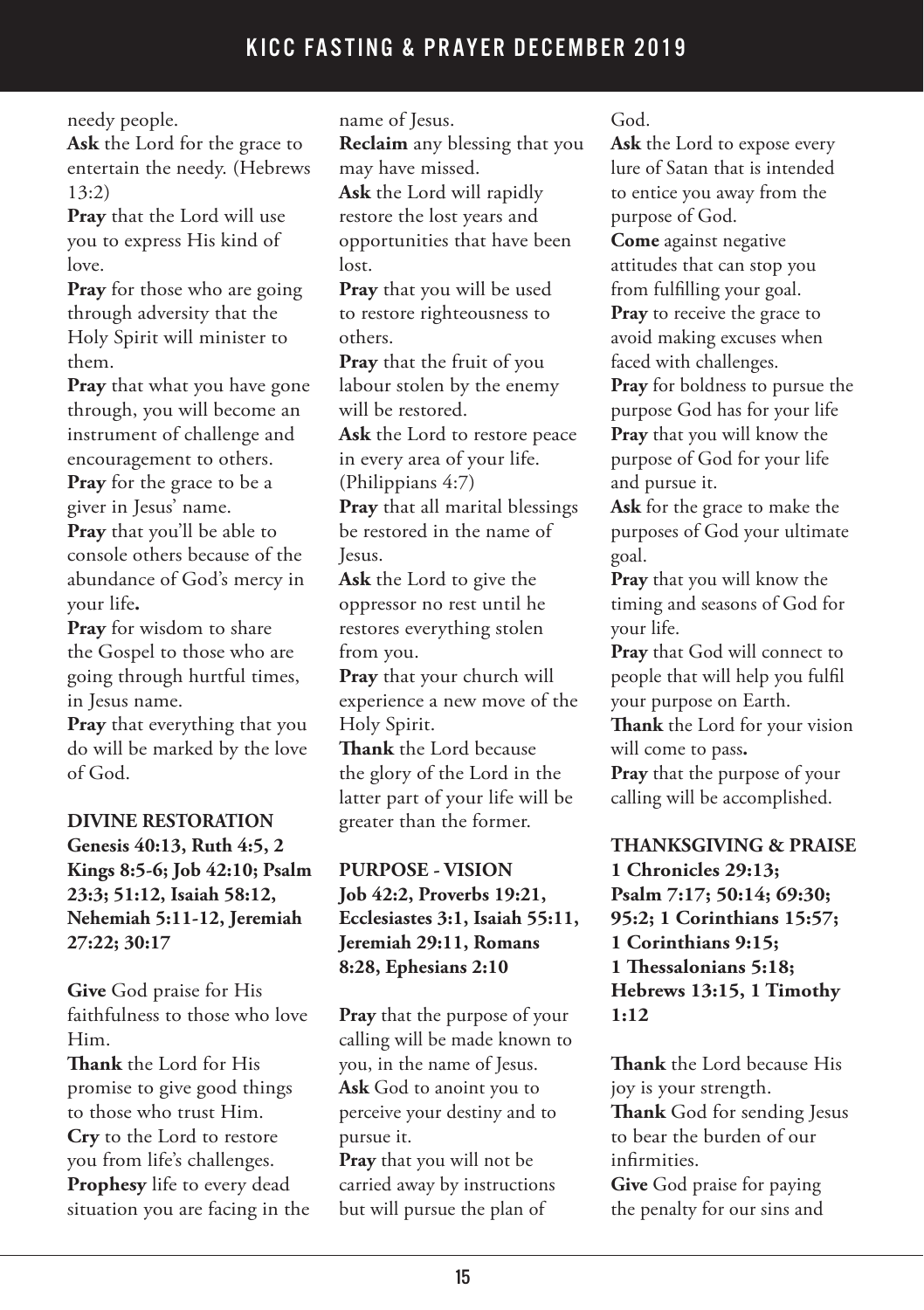#### sicknesses.

**Thank** the Lord because He will sustain you and give the grace to persevere in the face of any challenge.

**Offer** sacrifices of praise to Him no matter what your circumstances may be.

**Count** all the blessings of your life and begin to thank God for them.

**Thank** God, because He will cause the light of you're calling to break forth out of obscurity.

**Thank** the Lord because His presence will radiate joy in your life at all times.

**Thank** Him because He will make your path shine from glory to glory unto a perfect day.

**Thank** the Lord for causing you to experience His victory at all times, in Jesus' Name. **Thank** the Lord because He has a divine purpose for your life that nothing will frustrate.

**Thank** the Lord because he will cause your vision to be accomplished.

**Thank** the Lord that all His promises to you are "yes and amen in Christ."

**Thank** the Lord that His Word concerning your destiny is settled in heaven and will come to pass on earth in Jesus name.

**Thank** the Lord because no weapon fashioned against you and your family will prosper in Jesus name. **Thank** the Lord for making

you the head and not the

tail, above and not beneath, the lender and not the borrower.

**Thank** the Lord for the name of Jesus, the blood of Jesus and the authority of His Word in your mouth, your weapons of victory and triumph at all times.

**Thank** the Lord, for you will not be put to shame for depending on Him (Romans  $10.11$ 

**Thank** the Lord, because He has promised that those who put their trust in Him will never put to shame. (Psalm 25:3)

**Thank** the Lord, because He will far exceed what you ask or think. (Ephesians 3:20) **Thank** the Lord because He will perfect that which concerns you and your family, and He will end your year with His goodness.